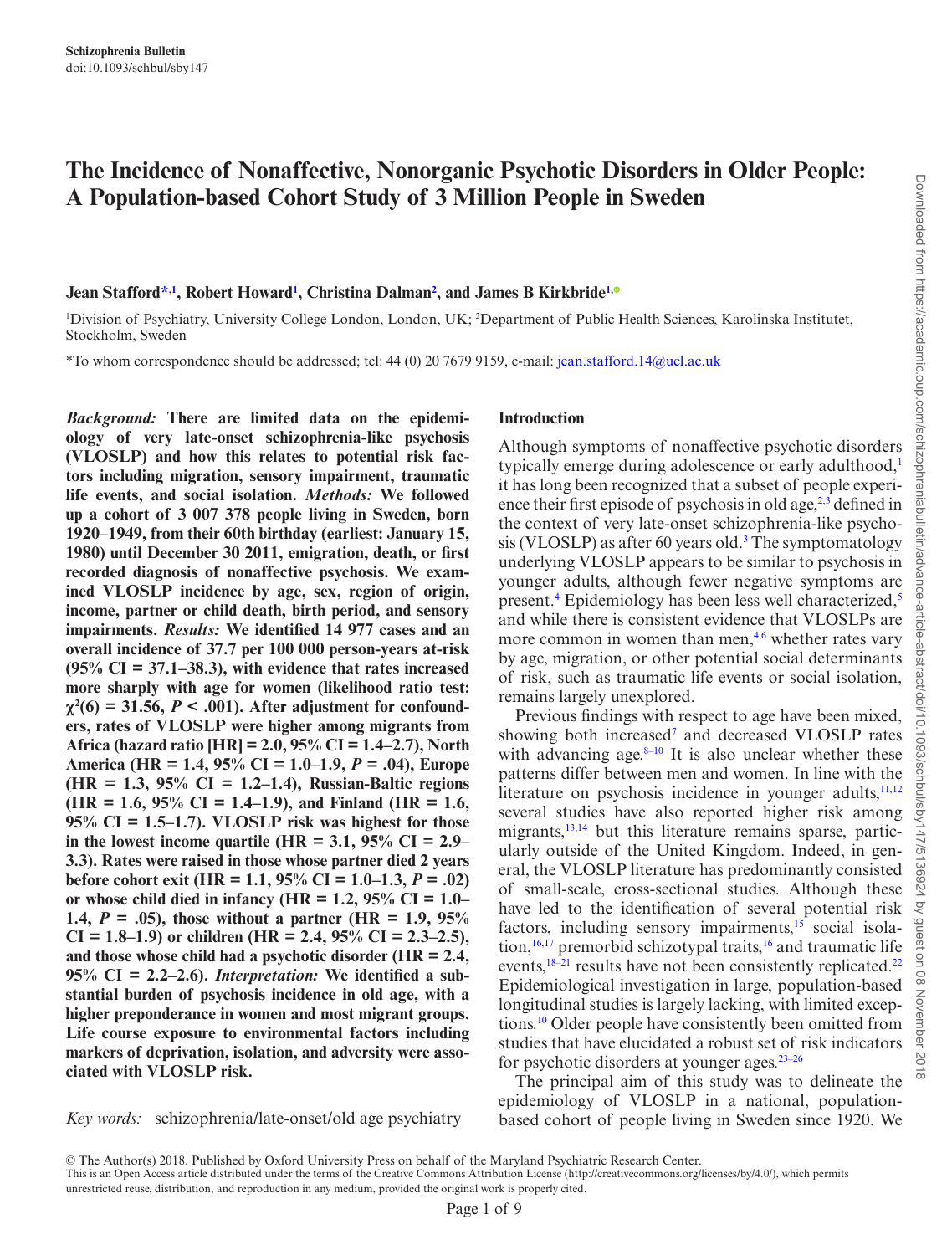aimed to examine variation in incidence rates by potential risk factors for VLOSLP, hypothesizing that advanced age, female sex, migrant status, lower socioeconomic status (SES), family history of psychotic disorders, sensory impairment, gestational exposure to World War II (WWII) (which could confer risk, in utero, via nutritional deficiencies or maternal trauma), social isolation, and death of a partner or child would increase risk.

# **Methods**

## *Study Design and Setting*

In Sweden, all people granted residency are given a unique national identification number, allowing record linkage across national health and administrative registers. "Psychiatry Sweden" is a linkage of these national registers for the study of psychiatric disorders. Using this data, we established a longitudinal cohort of people born between 1920 and 1949, and living in, or who immigrated to, Sweden on or after their 60th birthday. Participants born before 1932 were enumerated and identified from the 1960 and 1965 censuses, whereas those born since 1932 have been followed prospectively through the registers. In our study, participants were followed from their 60th birthday (earliest: January 15, 1980) until the end of follow-up (December 30, 2011), emigration from Sweden, dementia diagnosis, death or psychotic disorder diagnosis, whichever came first. We excluded those who died before age 60 years ( $N = 291$  568), emigrated from Sweden before age 60 without return (*N* = 202 325), or were diagnosed with dementia before diagnosis with a psychotic disorder (*N* = 2570) [\(supplementary table S1](http://academic.oup.com/schizophreniabulletin/article-lookup/doi/10.1093/schbul/sby147#supplementary-data)).

## *Outcome*

We identified all participants recorded in the Swedish National Patient Register diagnosed with nonaffective psychotic disorder according to the International Classification of Diseases, Revisions 8–10 (ICD-8, -9, -10) since 1980 [\(supplementary table S1](http://academic.oup.com/schizophreniabulletin/article-lookup/doi/10.1093/schbul/sby147#supplementary-data)). The Swedish National Patient Register contains records of approximately 70% of all psychiatric admissions in the healthcare system (excluding primary care) from 1970, 83% by 1973, 97% from 1974 to 1983, 80%–95% from 1984 to 1986, and has been close to complete since  $1987<sup>27</sup>$  $1987<sup>27</sup>$  $1987<sup>27</sup>$  Recording of outpatient data began in 1997 and was close to complete from 2001.

# *Covariates*

Data on age, sex, birth period, and region of birth were obtained from the Swedish Register of the Total Population. We categorized region of birth as Sweden, Africa, Asia, North America, Europe, Finland, South America, Oceania, Middle East, Russia-Baltic, and "Other." To investigate the possible role of gestational

exposure to maternal stressors experienced during WWII (September 1, 1939–September 2, 1945), we categorized participants into the following birth periods, based on earliest likely gestational date (see [supplementary meth](http://academic.oup.com/schizophreniabulletin/article-lookup/doi/10.1093/schbul/sby147#supplementary-data)[ods](http://academic.oup.com/schizophreniabulletin/article-lookup/doi/10.1093/schbul/sby147#supplementary-data)): 1920–1924, 1925–1929, 1930–1933, 1934–August 1939, September 1939–May 1946 (WWII gestation), and June 1946–1949. We created a disposable income variable, grouped into quartiles, based on all cohort members with disposable income from all sources (employment, welfare receipts, savings, investments) at age 60 recorded in the same calendar year, using data from the Longitudinal Integration Database for Health Insurance and Labour Market Studies (LISA). Using administrative registers, the LISA collects information annually on work-related information such as income, employment, education, and insurance for the total Swedish population aged 16 years and older. We linked participants to their children via the Multigenerational Register to derive a measure of psychosis family history, based on whether their biological children had ever received a psychotic disorder diagnosis. We also linked this register to the Cause of Death Register to obtain data on death of a child (biological and adopted) before cohort exit, before child age 12 months or age 18 years. These exposures were grouped as follows: "Had children, no child death" (reference), "Had no children," and "Death of at least one child." We also created a variable on death of a partner in the 2 years preceding cohort exit, using Census data (before 1990) or the LISA database thereafter, linked to the Cause of Death Register (see [supplementary methods](http://academic.oup.com/schizophreniabulletin/article-lookup/doi/10.1093/schbul/sby147#supplementary-data)). This variable was grouped as follows: "Had a partner, but did not experience partner death (reference)," "Death of one or more partners," and "Had no partner." We created binary hearing and visual impairment variables using diagnoses from the National Patient Register recorded before cohort exit (ICD codes: [supplementary table S1](http://academic.oup.com/schizophreniabulletin/article-lookup/doi/10.1093/schbul/sby147#supplementary-data)).

# *Missing Data*

Missing data were limited to income. For income, we included data at age 55–59 for those with missing data at age 60 years, where possible ( $N = 21$  325; 0.72%). We conducted complete-case analyses, dropping those with remaining missing data on income from analyses (1.7%) [\(supplementary table S2\)](http://academic.oup.com/schizophreniabulletin/article-lookup/doi/10.1093/schbul/sby147#supplementary-data).

# *Statistical Analysis*

We used Cox proportional hazards regression to model survival in the context of time to VLOSLP diagnosis in relation to exposures of interest, reported using hazard ratios (HR) with 95% CIs. Initially, we examined univariable associations between each exposure and the outcome, recording overall fit of each model using Akaike's Information Criterion (AIC), where low scores indicated better fit. Using a forward-fitting modeling strategy, we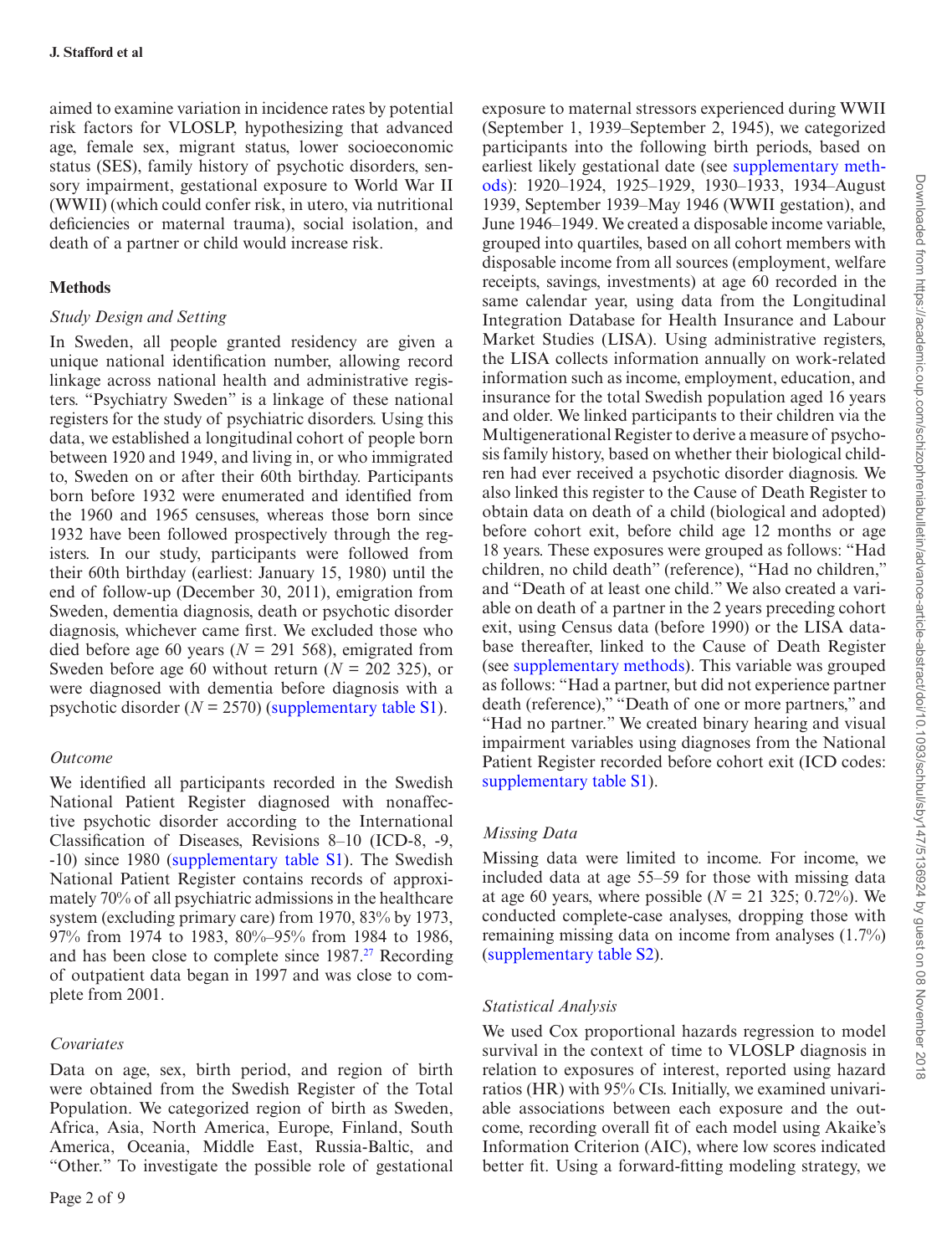added variables with the lowest AIC scores to a multivariable model with age, sex, and their interaction included as a priori confounders. Model building was tested via likelihood ratio test (LRT). Age was modeled as a timevarying covariate using Lexis expansion to examine age at-risk during follow-up, which was grouped into 5-year age bands between ages 60 and 90 years and older. In sensitivity analyses, we excluded migrants diagnosed with a psychotic disorder within 2 years of immigration to Sweden to mitigate the possibility of including prevalent cases in our sample. In addition, we conducted a sensitivity analysis to examine any differences in results after excluding those diagnosed with dementia within 2 years of diagnosis with VLOSLP, given that these individuals may be considered to be experiencing the dementia prodrome. We also tested our final model for violation of the proportional hazards assumption. Analyses were conducted using STATA, version 13.

## **Results**

From 3 007 378 people contributing 39 764 686 person-years of follow-up time, we identified 14 977 cases diagnosed with VLOSLP during the follow-up period, corresponding to a crude incidence rate of 37.66 per 100 000 person-years at-risk (95% CI = 37.06–38.27). After excluding participants with missing income data (1.7%), 2 955 796 cohort members were retained, including 14 825 cases. Median age-at-first diagnosis of VLOSLP was 68 years for men (interquartile range  $[IQR] = 64-74$ ) and 70 years for women (IQR =  $65-77$ ; Mann-Whitney  $P \leq 0.001$ . Compared with the remainder of the population, people with VLOSLP were more likely to be women  $(60\% \text{ vs } 50\%)$ , from the lowest income quartile  $(39\% \text{ vs } 50\%)$ 22%), have no children (33% vs 15%), have children with a psychotic disorder (5% vs 2%), have no partner in the 2 years before cohort exit  $(71\% \text{ vs } 44\%)$ , be born outside of Sweden  $(14\% \text{ vs } 11\%)$ , and be born in the youngest birth period ([table 1;](#page-3-0) all  $Ps \leq .001$ ).

## *Incidence by Age and Sex*

A significant interaction was observed between age and sex in crude and fully adjusted analyses (unadjusted model LRT:  $\chi^2(6) = 38.19$ ,  $P < .001$ ; adjusted model LRT:  $\chi^2(6) = 31.56$ ,  $P < .001$ ). This suggested that VLOSLP incidence increased with age for men and women, but at an accelerated rate for women after age 80 years [\(figure 1\)](#page-4-0).

## *Proportional Hazards Modeling*

After adjustment for age and sex, we observed strong associations between almost all variables of interest and risk (hazard) of being diagnosed with VLOSLP (Adjustment 1, [table 2](#page-4-1)). Full adjustment following multivariable model building led to some attenuation in observed associations [\(table 2](#page-4-1)), but most risk factors remained associated with

VLOSLP. For example, migrants from Africa (HR = 1.98, 95% CI = 1.44–2.72), North America (HR = 1.38, 95%  $CI = 1.02 - 1.87$ , and Europe (HR = 1.32, 95% CI = 1.24– 1.40) were at elevated VLOSLP risk after adjusting for all other covariates, including income at age 60. Those born in later birth periods, particularly those with gestational exposure to WWII (HR = 2.35, 95% CI = 2.20–2.50) or born after WWII (HR = 3.09, 95% CI = 2.79–3.42) were more likely to receive a diagnosis of VLOSLP compared with those born 1920–1924. Lower income at age 60 years was strongly associated with future risk of VLOSLP, with the highest rates in those in the lowest income quartile  $(HR = 3.07, 95\% \text{ CI} = 2.89 - 3.25)$ . Participants whose children had a history of psychotic disorder were over twice as likely to develop VLOSLP than those without such a family history (HR = 2.40;  $95\%$  CI = 2.23– 2.58), as were those without children (HR =  $2.41, 95\%$ )  $CI = 2.32 - 2.50$ . Participants without a partner 2 years before cohort exit (HR = 1.86, 95% CI = 1.78–1.93) or whose partner died (HR =  $1.14$ , 95% CI =  $1.02-1.27$ ) were also at higher VLOSLP risk. There was weak evidence that people who lost a child in infancy were more likely to develop VLOSLP than those with children who did not die in infancy (HR = 1.20, 95% CI = 1.00–1.44,  $P = .050$ , although death of a child before age 18 years was not associated with VLOSLP risk in our final model.

Interestingly, and contrary to our hypotheses, those with a history of sensory impairment were less likely to receive a diagnosis of VLOSLP (visual impairment  $HR = 0.24, 95\% \text{ CI} = 0.23 - 0.25, \text{ hearing impairment}$  $HR = 0.55, 95\% \text{ CI} = 0.50-0.60$ ; this finding was independently present in the domains of visual impairment and hearing loss.

## *Sensitivity Analyses*

Results from the sensitivity analysis, excluding migrants who presented for psychosis within 2 years of arrival to Sweden, and who may have been prevalent cases, did not substantially differ from results based on the full sample [\(supplementary table S3](http://academic.oup.com/schizophreniabulletin/article-lookup/doi/10.1093/schbul/sby147#supplementary-data)). Results from an additional sensitivity analysis excluding those diagnosed with dementia within 2 years of diagnosis with VLOSLP were also very similar to results involving the full sample ([supplemen](http://academic.oup.com/schizophreniabulletin/article-lookup/doi/10.1093/schbul/sby147#supplementary-data)[tary table S4\)](http://academic.oup.com/schizophreniabulletin/article-lookup/doi/10.1093/schbul/sby147#supplementary-data).

## *Proportional Hazards*

There was some evidence that the proportional hazard assumption was violated for several variables ([supple](http://academic.oup.com/schizophreniabulletin/article-lookup/doi/10.1093/schbul/sby147#supplementary-data)mentary table S5). Inspection of the data, stratified by time (supplementary table S6), suggested the effects of income and sensory impairments on VLOSLP risk weakened over time (ie, in the youngest cohort), whereas death of a partner was only associated with risk in the youngest cohort.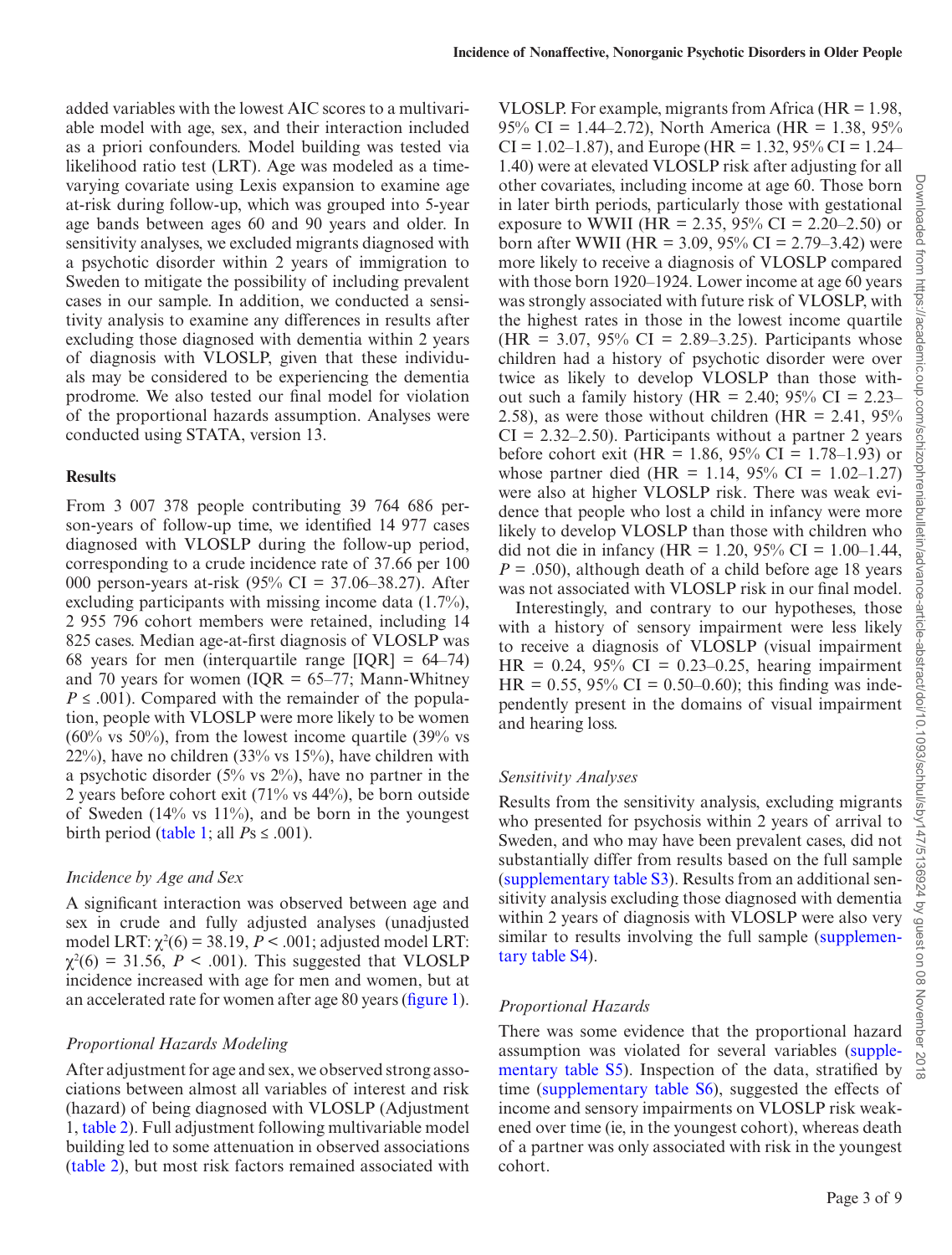## <span id="page-3-0"></span>**Table 1.** Participant Characteristics

|                                                 | All participants born in Sweden between 1920 and 1949 ( $N = 2955796$ ) |                                          |                                     |  |
|-------------------------------------------------|-------------------------------------------------------------------------|------------------------------------------|-------------------------------------|--|
|                                                 | Population at-risk ( $N = 2$<br>940 971, 99.5%) $N$ (%)                 | Cases ( $N = 14825, 0.5\%$ ),<br>$N(\%)$ | $\chi^2$ test                       |  |
| <b>Sex</b>                                      |                                                                         |                                          |                                     |  |
| Men                                             | 1 460 201 (49.65)                                                       | 5974 (40.30)                             | $\chi^2(1) = 516.23, P \le 0.001$   |  |
| Women                                           | 1 480 770 (50.35)                                                       | 8851 (59.70)                             |                                     |  |
| Region of origin                                |                                                                         |                                          |                                     |  |
| Sweden                                          | 2 606 243 (88.62)                                                       | 12 539 (84.58)                           | $\chi^2(10) = 318.59, P \le .001$   |  |
| Africa                                          | 5034 (0.17)                                                             | 38 (0.26)                                |                                     |  |
| Asia                                            | 17 518 (0.60)                                                           | 82 (0.55)                                |                                     |  |
| North America                                   | 5538 (0.19)                                                             | 42(0.28)                                 |                                     |  |
| Europe                                          | 160 493 (5.46)                                                          | 1099(7.41)                               |                                     |  |
| South America                                   | 8074 (0.27)                                                             | 42 (0.28)                                |                                     |  |
| Oceania                                         | 225(0.01)                                                               | 1(0.01)                                  |                                     |  |
| Other                                           | 46(0.00)                                                                | 0(0.00)                                  |                                     |  |
| Middle East                                     | 10063(0.34)                                                             | 34(0.23)                                 |                                     |  |
| Russia-Baltic                                   | $13\,344\,(0.45)$                                                       | 139(0.94)                                |                                     |  |
| Finnish                                         | 114 393 (3.89)                                                          | 809 (5.46)                               |                                     |  |
| Birth period                                    |                                                                         |                                          |                                     |  |
| 1920-1924                                       | 504 290 (17.15)                                                         | 5027 (33.91)                             | $\chi^2(5) = 5000.00, P \leq .001$  |  |
| 1925–1929                                       | 432 028 (14.69)                                                         | 3128 (21.10)                             |                                     |  |
| 1930-1934                                       | 405 822 (13.80)                                                         | 2370 (15.99)                             |                                     |  |
| 1934–August 1939                                | 404 116 (13.74)                                                         | 1723 (11.62)                             |                                     |  |
| WWII–May 1946                                   | 752, 654 (25.59)                                                        | 2022 (13.64)                             |                                     |  |
| Post-WWII-1949                                  | 442, 061 (15.03)                                                        | 555 (3.74)                               |                                     |  |
| Disposable income at age 60                     |                                                                         |                                          |                                     |  |
| Lowest quarter                                  | 646 200 (21.97)                                                         | 5724 (38.61)                             | $\chi^2(3) = 4600.00, P \leq .001$  |  |
| Second quarter                                  | 639 058 (21.73)                                                         | 4744 (32.00)                             |                                     |  |
| Third quarter                                   | 818 099 (27.82)                                                         | 2722 (18.36)                             |                                     |  |
| Highest quarter                                 | 837 614 (28.48)                                                         | 1635(11.03)                              |                                     |  |
| Child with a psychotic disorder                 |                                                                         |                                          |                                     |  |
| Yes                                             | 69 142 (2.35)                                                           | 773 (5.21)                               | $\gamma^2(1) = 523.61, P \leq .001$ |  |
| No                                              | 2 871 829 (97.65)                                                       | 14 052 (94.79)                           |                                     |  |
| Death of child under 12 months                  |                                                                         |                                          |                                     |  |
| No children died aged under 12 months           | 2 473 160 (84.09)                                                       | 9771 (65.91)                             | $\chi^2(2) = 4000.00, P \leq .001$  |  |
| Had no children aged under 12 months            | 433 838 (14.75)                                                         | 4937 (33.30)                             |                                     |  |
| 1 or more children died                         | 33 973 (1.16)                                                           | 117(0.79)                                |                                     |  |
| Death of child aged 12 months-18 years          |                                                                         |                                          |                                     |  |
| No children died aged 12 months-18 years        | 2 482 177 (84.40)                                                       | 9786 (66.01)                             | $\chi^2(2) = 4000.00, P \leq .001$  |  |
| Had no children aged 12 months-18 years         | 433 838 (14.75)                                                         | 4 9 37 (33.30)                           |                                     |  |
| 1 or more children died aged 12 months–18 years | 24 956 (0.85)                                                           |                                          |                                     |  |
| Partner death 2 years before date of exit       |                                                                         | 102(0.69)                                |                                     |  |
| Had partner, no partner died                    |                                                                         |                                          | $\chi^2(2) = 4400.00, P \leq .001$  |  |
|                                                 | 1 564 799 (53.21)                                                       | 3883 (26.19)                             |                                     |  |
| Had no partner<br>1 or more partners died       | 1 303 523 (44.32)                                                       | 10 569 (71.29)                           |                                     |  |
|                                                 | 72 649 (2.47)                                                           | 373 (2.52)                               |                                     |  |
| Sensory impairment                              |                                                                         |                                          |                                     |  |
| Visual impairment                               | 745 076 (25.33)                                                         | 2037 (13.74)                             | $\chi^2(1) = 1000.00, P \leq .001$  |  |
| No visual impairment                            | 2 195 895 (74.67)                                                       | 12 788 (86.26)                           |                                     |  |
| Hearing impairment                              | 180 543 (6.14)                                                          | 500 (3.37)                               | $\gamma^2(1) = 196.30, P \le .001$  |  |
| No hearing impairment                           | 2 760 428 (93.86)                                                       | 14 325 (96.63)                           |                                     |  |

## *Summary of Findings*

In this nationwide cohort study investigating the epidemiology of VLOSLP, we found substantial incidence after age 60 years. The overall incidence rate of 37.66 per 100 000 person-years at-risk (95% CI = 37.06–38.27) was toward the higher end of previously reported rates of VLOSLP. In a recent systematic review, $<sup>5</sup>$  $<sup>5</sup>$  $<sup>5</sup>$  the overall rate</sup> of nonaffective psychotic disorders in those aged 60 years and older was found to vary substantially across studies, ranging from 14.3 per 100 kpy in Northumberland (95%  $CI = 10.5-18.1$ <sup>28</sup> to 39.9 per 100 kpy in Camberwell  $(95\% \text{ CI} = 31.1-51.3).$ <sup>14</sup> Rates increased with age beyond 80 years old and were generally higher in women than men; a disparity that widened with increased age. Rates were higher for those born later, including those with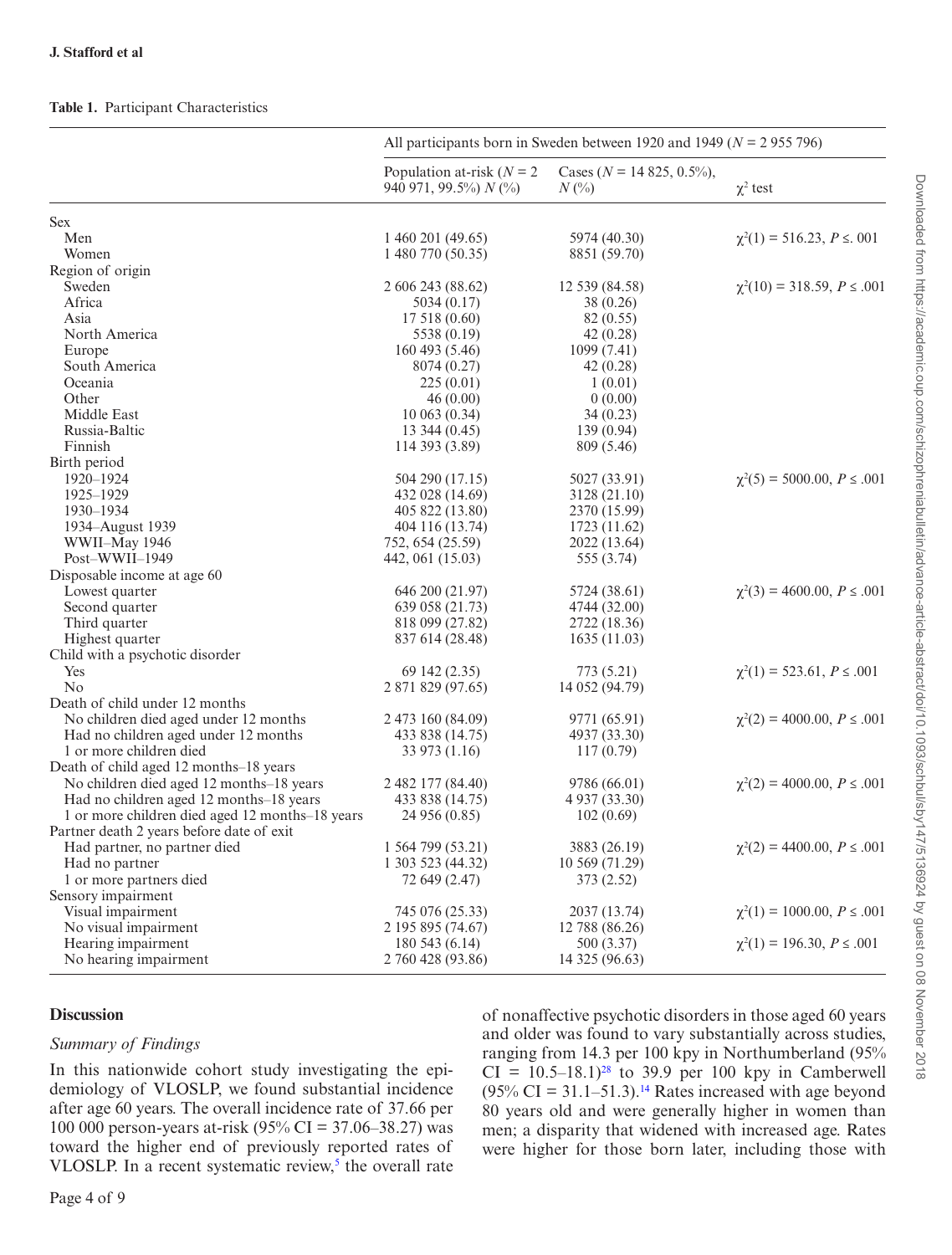<span id="page-4-0"></span>

**Fig. 1.** Crude incidence rates of very late-onset schizophrenia-like psychosis per 100 000 person-years at-risk by age and sex.

<span id="page-4-1"></span>

| Table 2. Association Between Potential Risk Factors and Very Late-Onset Schizophrenia-like Psychosis Hazard Ratios (HR) |  |  |
|-------------------------------------------------------------------------------------------------------------------------|--|--|
|-------------------------------------------------------------------------------------------------------------------------|--|--|

|                                                                     | Adjustment 1<br>HR $(95\% \text{ CI})^{\text{a}}$ | Adjustment 2<br>HR $(95\% \text{ CI})^b$ |
|---------------------------------------------------------------------|---------------------------------------------------|------------------------------------------|
| Offspring with nonaffective psychotic disorder (NAPD)               | $2.04(1.90-2.19)$                                 | $2.40(2.23 - 2.58)$                      |
| (ref: no offspring with NAPD)                                       |                                                   |                                          |
| Region of origin (ref: Sweden)                                      |                                                   |                                          |
| Africa                                                              | $3.51(2.55-4.83)$                                 | $1.98(1.44 - 2.72)$                      |
| Asia                                                                | $1.93(1.55 - 2.40)$                               | $1.01(0.81 - 1.25)$                      |
| North America                                                       | $1.51(1.12 - 2.05)$                               | $1.38(1.02 - 1.87)$                      |
| Europe                                                              | $1.67(1.56-1.77)$                                 | $1.32(1.24 - 1.40)$                      |
| South America                                                       | $2.19(1.62 - 2.96)$                               | $1.11(0.82 - 1.50)$                      |
| Oceania                                                             | $1.80(0.25 - 12.76)$                              | $1.10(0.16 - 7.83)$                      |
| Middle East                                                         | $1.11(0.79-1.55)$                                 | $0.69(0.49-0.96)$                        |
| Russia-Baltic                                                       | $1.78(1.50-2.10)$                                 | $1.62(1.37-1.91)$                        |
| Finland                                                             | $1.89(1.76-2.03)$                                 | $1.57(1.46-1.69)$                        |
| Birth period (ref: 1920–1924)                                       |                                                   |                                          |
| 1925-1929                                                           | $0.92(0.88 - 0.96)$                               | $1.03(0.98-1.08)$                        |
| 1930-1934                                                           | $1.08(1.02 - 1.14)$                               | $1.34(1.27-1.41)$                        |
| 1934–August 1939                                                    | $1.29(1.21-1.37)$                                 | $1.63(1.53-1.73)$                        |
| September 1939–May 1946 (gestational exposure to WWII)              | $1.75(1.65-1.87)$                                 | $2.35(2.20-2.50)$                        |
| June 1946-1949                                                      | $2.31(2.08-2.55)$                                 | $3.09(2.79 - 3.42)$                      |
| Disposable income at age 60 (ref: highest quartile $(4)$ )          |                                                   |                                          |
| Income quartile 1 (lowest)                                          | $3.21(3.03 - 3.41)$                               | $3.07(2.89 - 3.25)$                      |
| Income quartile 2                                                   | $2.93(2.76-3.10)$                                 | $2.72(2.56-2.88)$                        |
| Income quartile 3                                                   | $1.55(1.46-1.65)$                                 | $1.46(1.37-1.55)$                        |
| Death of child (ref: had children, none died):                      |                                                   |                                          |
| Had no children                                                     | $2.97(2.87-3.08)$                                 | $2.41(2.32 - 2.50)$                      |
| 1 or more children died aged under 12 months                        | $1.31(1.09-1.57)$                                 | $1.20(1.00-1.44)$                        |
| 1 or more children died aged 12 months-18 years                     | $1.04(0.86 - 1.27)$                               | $0.99(0.81-1.20)$                        |
| Death of partner 2 years before date of exit (ref: no partner died) |                                                   |                                          |
| Had no partner                                                      | $2.22(2.14 - 2.31)$                               | $1.86(1.78-1.93)$                        |
| 1 or more partners died                                             | $1.15(1.03-1.28)$                                 | $1.14(1.02 - 1.27)$                      |
| Visual impairment (ref: no visual impairment)                       | $0.22(0.21-0.23)$                                 | $0.24(0.23 - 0.25)$                      |
| Hearing impairment (ref: no hearing impairment)                     | $0.45(0.41-0.49)$                                 | $0.55(0.50-0.60)$                        |

a Adjustment 1: adjusted for age, sex, and their interaction.

b Adjustment 2: adjusted for age, sex, their interaction, and all exposures included in this table.

some gestational exposure to WWII. Consistent with epidemiological research in younger adult-onset samples, we found raised rates among some migrant groups, particularly from Africa and Europe. These findings were unlikely to be explained by prevalent cases among migrants, or by income, itself a strong predictor of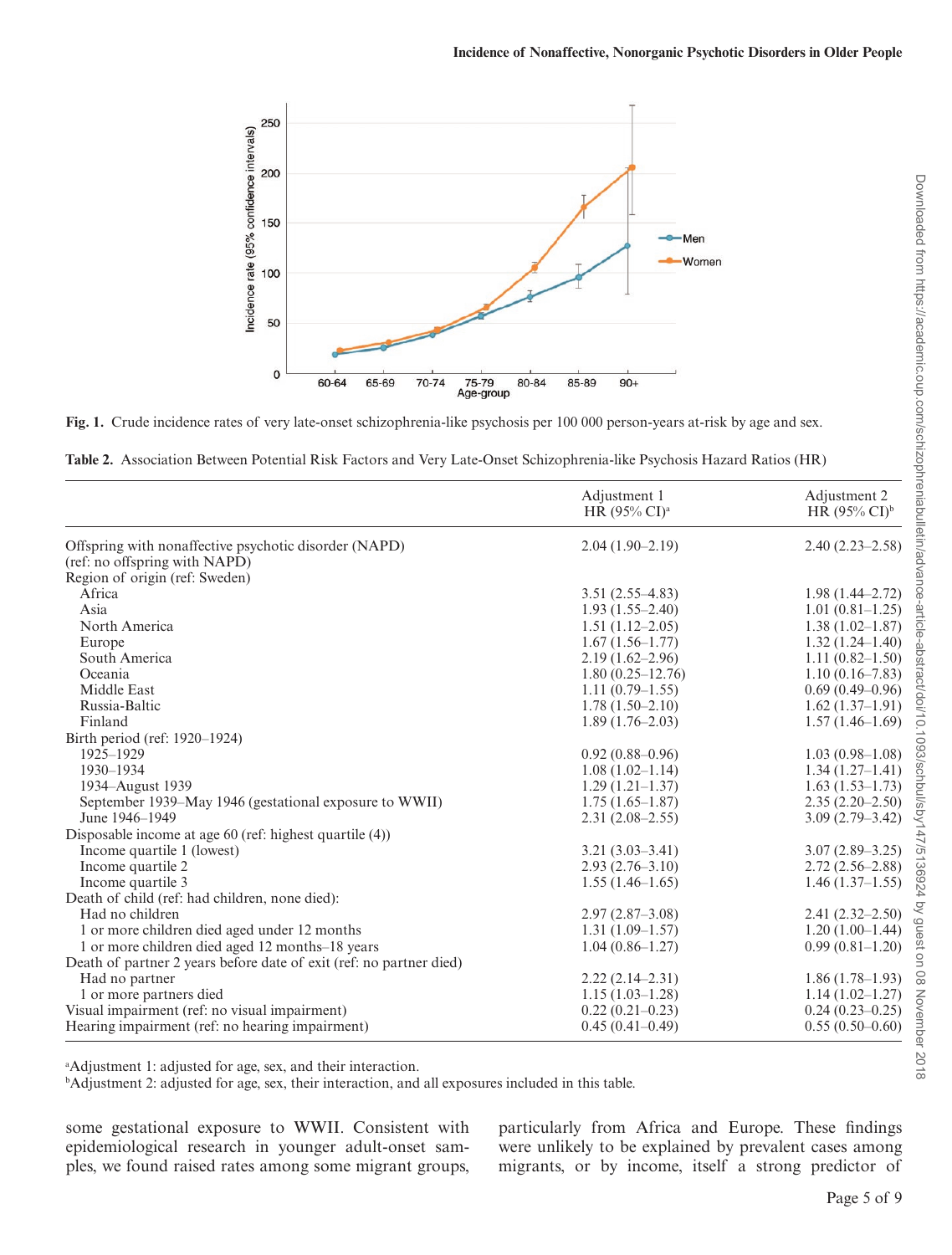VLOSLP. Unexpectedly, rates were lower in those with sensory impairments. Finally, we found higher rates among those without a partner or children, those whose children had a history of psychotic disorder, and those who had experienced the recent death of a partner or child in infancy.

#### *Strengths and Limitations*

This is the largest population-based cohort study to examine the incidence of VLOSLP. We used Swedish registry data, which are highly complete and reliable for research purposes[.29](#page-7-15)[,30](#page-7-16) This enabled us to include a relatively high number of cases and to obtain precise estimates for potential risk factors.

We note several study limitations, including the need to consider whether reliance on register-based diagnoses could have biased results. On the one hand, we may have underestimated true incidence; as those with VLOSLP may be less likely to contact services due to higher levels of functioning,  $^{16}$  and limited social contact.<sup>31</sup> By contrast, given that recording of psychiatric diagnoses in Swedish registers only began in 1973, we may have included some prevalent cases, which would have overestimated incidence. Nonetheless, our follow-up period began in 1980 and we excluded those with a recorded psychotic disorder in the 7 years prior. Register coverage improved over this washout period, during which most prevalent cases would be expected to present to services. We may have expected more prevalent cases among older birth cohorts, who were more likely to have experienced the major risk period for psychosis (late teens through to early  $30s^{32}$  $30s^{32}$  $30s^{32}$ ) before routine registration of psychiatric diagnoses began. By contrast, we found stronger VLOSLP risk in our younger birth cohorts. This may be explained by differential ascertainment bias over time, whereby younger cohorts were more likely to be diagnosed with VLOSLP after 60 years old, either because of more complete register coverage since 1987 or because of improved clinical awareness of VLOSLP as a distinct set of syndromes from dementias in later life.

To mitigate the possibility of VLOSLP representing misclassified dementia with psychosis symptoms, we excluded those diagnosed with dementia before psychotic disorder  $(N = 2570)$ . In general, when an older patient presents to services with psychotic symptoms, we would expect dementia to be assessed and ruled out before a psychotic disorder diagnosis was given. However, we cannot exclude the possibility of psychosis representing misdiagnosed dementia in some cases, or the reverse. It is also possible that, in some patients, VLOSLP represents a prodrome for future dementia.<sup>33</sup> Correspondingly, a Danish register-based study identified higher rates of subsequent dementia in those with VLOSLP compared with the general population and osteoarthritis patients.<sup>[34](#page-7-20)</sup> To examine whether our findings were influenced by

including those who may be experiencing the dementia prodrome, we conducted a sensitivity analysis excluding individuals diagnosed with dementia in the 2 years following diagnosis with VLOSLP. Results were very similar to those involving the full sample, suggesting that our findings are unlikely to be explained by the inclusion of this group.

In this study, we could not link our cohort with their parents; hence we could not delineate second-generation migrants from the Swedish-born population. However, we would not expect a large number of second-generation migrants in this cohort given the birth periods covered. We were also, therefore, unable to investigate parental history of psychotic disorder; instead we used offspring psychotic illness as an indirect proxy. This will have overestimated the prevalence of psychosis family history, and our strong estimates for this variable may therefore be conservative. We also had to make some assumptions about coding death of a partner in the 2 years before cohort exit ([supplementary methods\)](http://academic.oup.com/schizophreniabulletin/article-lookup/doi/10.1093/schbul/sby147#supplementary-data). We do not consider this will have introduced any substantial biases in our data. In addition, we did not examine other mental health diagnoses such as depression, substance abuse, or bipolar disorder in this study. Future studies examining premorbid mental health conditions in those with VLOSLP could provide valuable insights into the mental health trajectories of this group throughout adult life, before the emergence of late-life psychosis. Finally, the proportional hazards assumption was violated for several exposures, warranting further exploration of potential reasons for variation in these effects over time in future studies. For example, the attenuation of a protective effect over time in those diagnosed with sensory impairments ([supplementary table S6](http://academic.oup.com/schizophreniabulletin/article-lookup/doi/10.1093/schbul/sby147#supplementary-data)) may be attributable to better clinical awareness of physical health morbidities in people with psychosis.

## *Meaning of Findings*

We have precisely delineated a substantial incidence of nonorganic psychotic disorder occurring in later life, which our results suggest is distinct from psychosis associated with dementia. There is already evidence that people with VLOSLP have greater preserved functioning compared with those with adult-onset psychosis, $16,17$  $16,17$  but are more socially isolated.<sup>31</sup> This is consistent with our observations of greater risk with older age, particularly for women,<sup>4[,6](#page-6-5),[35,](#page-7-21)36</sup> and given that this population were less likely to have children, or a partner in the 2 years before diagnosis. Together, these findings suggest that this group may harbor unrecognized psychiatric morbidity requiring clinical attention. Our findings also raise questions about the biological and/or social mechanisms underlying increased psychosis risk in older women, which may begin from the well-documented secondary peak in inci-dence in their late 40s.<sup>[32,](#page-7-18)[37](#page-7-23)</sup>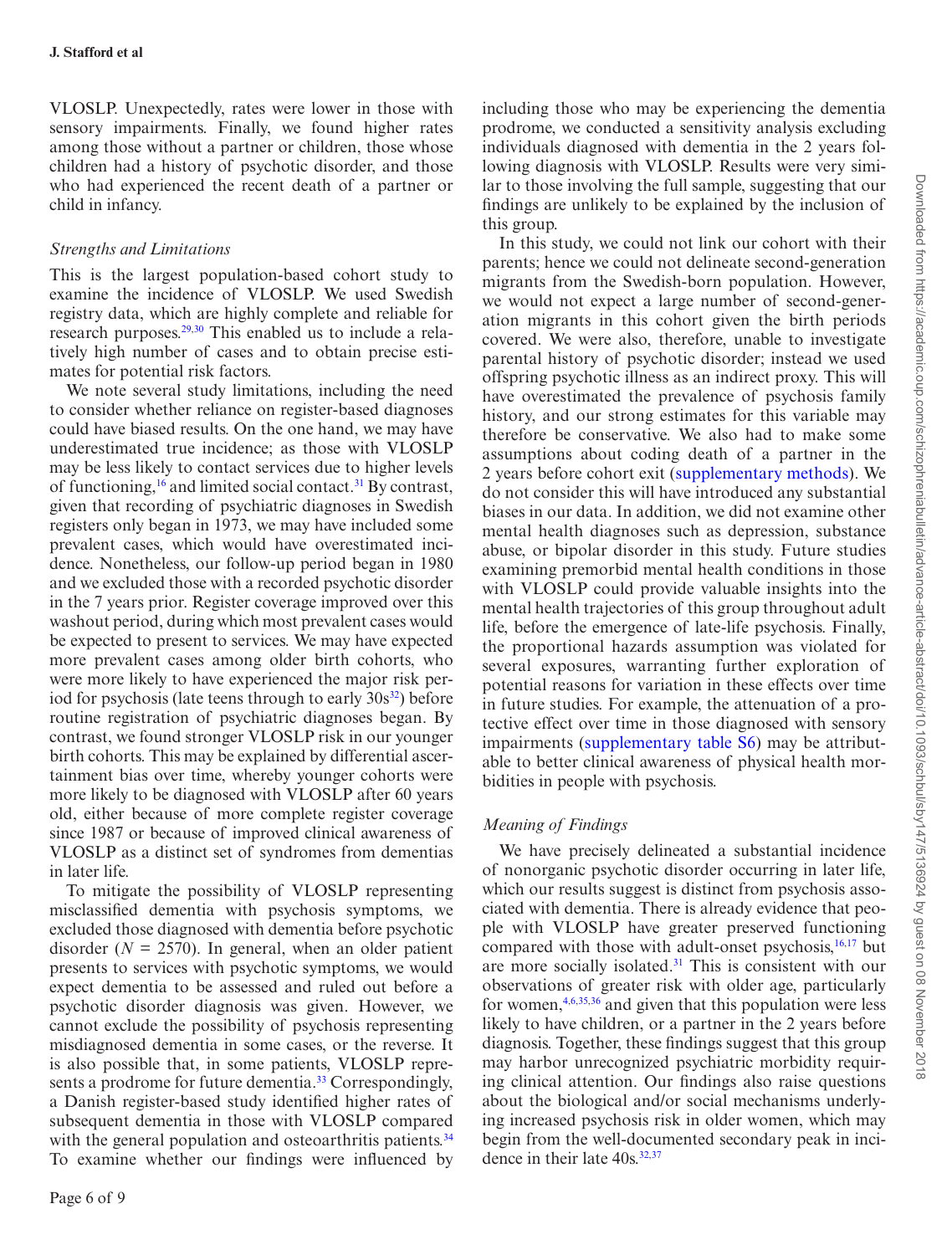We found higher rates in later birth cohorts, independent of age, with highest rates in people gestationally exposed to WWII or born thereafter. Although this may reflect greater exposure to malnutrition, or traumatic events occurring during or in the immediate aftermath of the war, we recommend interpreting these results with some caution, give that they could also represent a period effect related to changes in VLOSLP recognition and diagnostic trends occurring from the 1980s.

Psychosis incidence was higher among migrants to Sweden from Africa, North America, Russian-Baltic regions, Europe, and Finland, corresponding with previ-ous VLOSLP findings,<sup>13,[14](#page-7-5)[,38](#page-7-24)</sup> and those from the younger adult-onset literature[.11,](#page-7-2)[12](#page-7-3),[39](#page-7-25) Several potential explanations have been proposed, including stressors experienced pre-and post-migration and during migration itself.<sup>[11](#page-7-2)</sup>

Contrary to hypotheses, we found lower rates of VLOSLP in those with hearing and visual impairments. This contrasts several previous small-scale studies.<sup>15,[40](#page-7-26)</sup> One possibility is that our population-based (rather than clinical) sample reflects under-detection and treatment of sensory impairments in older adults with psychosis at a national-level, as observed for other physical health problems, such as cardiovascular disease, in those with serious mental illness.<sup>41,[42](#page-7-28)</sup> Such disparities may reflect reducedhelp seeking behavior, or provider-level factors, such as the separation of specialist physical and mental health services, $42$  clinical uncertainty in providing suitable care for patients with psychosis, or "diagnostic overshadowing," where physical symptoms are misattributed to mental illness.<sup>43</sup>

Participants with VLOSLP were more likely to experience a range of social disadvantages than the population at-risk, including lower income, greater social isolation, and adverse life events. One interpretation of these findings is that exposure to structural inequalities and social stressors may have long-lasting effects on psychosis risk into later life. In the younger adult onset literature, low SES has consistently been associated with psychosis risk.[44–46](#page-7-30) Although our findings regarding income could be attributed to social drift during the prodromal phases of psychosis, this interpretation seems less readily applicable to VLOSLP patients, who would have had to maintain sufficient levels of functioning throughout their adult life (ie, survival) $47$  to be at-risk of VLOSLP at cohort entry. Similarly, as suggested for younger adults with psychosis, our findings regarding social isolation could be inter-preted causally<sup>48,[49](#page-8-2)</sup> or may reflect premorbid impairments in social functioning, limiting one's ability to form and maintain stable intimate relationships; leading to reduced fecundity[.50–52](#page-8-3)

Our findings regarding the recent death of a partner, or loss of a child in infancy correspond with previous smallscale studies suggesting that traumatic life events could be associated with VLOSLP, $18-21$  and with the wider epidemiological literature on psychosis in those aged 65 years and younger.[53–55](#page-8-4) Our findings extend this research to suggest that the loss of a child in infancy might convey longstanding—albeit modest—increased risk of psychotic disorder several decades later. On the other hand, this finding may be another manifestation of the association between VLOSLP and long-term social disadvantage. That we did not observe similar effects for the loss of a child at other ages was somewhat surprising; further well-powered studies will be required to understand whether such stressors have more pernicious effects before age 60 years. Further research is now needed to replicate these findings and examine potential biological and psychological mechanisms underlying these associations, with the aim of identifying potential targets for intervention.

## **Supplementary Material**

Supplementary data are available at *Schizophrenia Bulletin* online.

## **Funding**

This study was supported by a Sir Henry Dale Fellowship awarded to J.B.K., jointly funded by the Wellcome Trust and the Royal Society (grant no. 101272/Z/13/Z to J.B.K.). J.S. is funded by a Medical Research Council PhD studentship (grant no. MR/K501268/1). J.S., J.B.K., and R.H. are also supported by the National Institute for Health Research, University College London Hospital, Biomedical Research Centre.

## **Acknowledgments**

We gratefully acknowledge Henrik Dal for his assistance with the preparation of data for this analysis. The authors have declared that there are no conflicts of interest in relation to the subject of this study.

## **References**

- <span id="page-6-0"></span>1. Kessler RC, Amminger GP, Aguilar-Gaxiola S, Alonso J, Lee S, Ustün TB. Age of onset of mental disorders: a review of recent literature. *Curr Opin Psychiatry*. 2007;20:359–364.
- <span id="page-6-1"></span>2. Bleuler M. Die spatschizophrenen Krankheitsbilder. *Fortschritte der Neurol und Psychiatr*. 1943;15:259–290.
- <span id="page-6-2"></span>3. Howard R, Rabins PV, Seeman MV, Jeste DV. Late-onset schizophrenia and very-late-onset schizophrenia-like psychosis: an international consensus. The International Late-Onset Schizophrenia Group. *Am J Psychiatry*. 2000;157:172–178.
- <span id="page-6-3"></span>4. Almeida OP, Howard RJ, Levy R, David AS. Psychotic states arising in late life (late paraphrenia) psychopathology and nosology. *Br J Psychiatry*. 1995;166:205–214.
- <span id="page-6-4"></span>5. Stafford J, Howard R, Kirkbride JB. The incidence of very late-onset psychotic disorders : a systematic review and metaanalysis, 1960–2016. *Psychol Med*. 2018;48:1775–1786.
- <span id="page-6-5"></span>6. Howard R, Almeida O, Levy R. Phenomenology, demography and diagnosis in late paraphrenia. *Psychol Med*. 1994;24:397–410.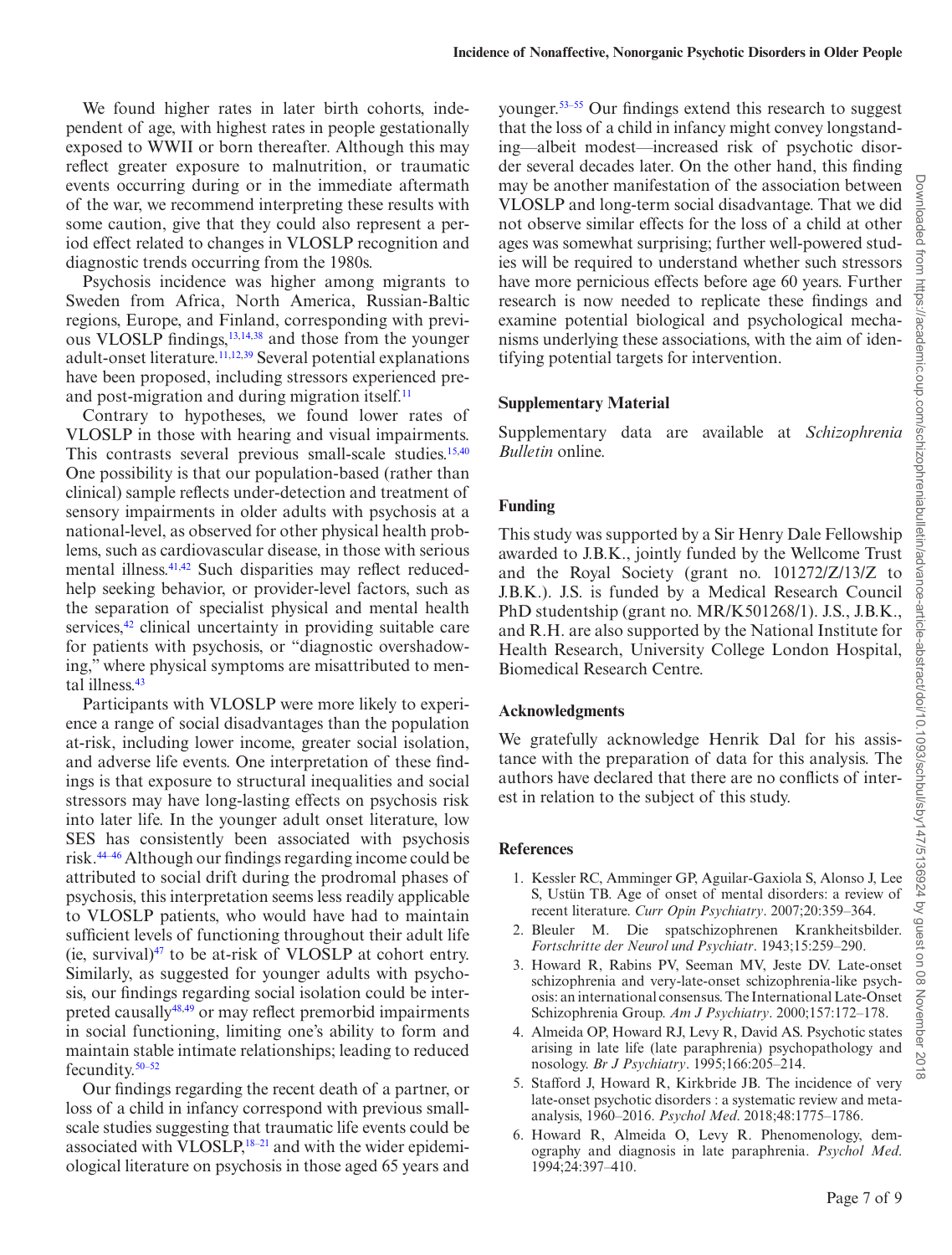- <span id="page-7-0"></span>7. van Os J, Howard R, Takei N, Murray R. Increasing age is a risk factor for psychosis in the elderly. *Soc Psychiatry Psychiatr Epidemiol*. 1995;30:161–164.
- <span id="page-7-1"></span>8. Andersen JE, Hynnekleiv T. Hospital-treated psychosis and suicide in a rural community (1877–2005). Part 2: genetic founder effects. *Acta Psychiatr Scand*. 2007;116:20–32.
- 9. Bland RC. Demographic aspects of functional psychoses in Canada. *Acta Psychiatr Scand*. 1977;55:369–380.
- <span id="page-7-11"></span>10. Pedersen CB, Mors O, Bertelsen A, et al. A comprehensive nationwide study of the incidence rate and lifetime risk for treated mental disorders. *JAMA Psychiatry*. 2014;71:573–581.
- <span id="page-7-2"></span>11. Kirkbride JB, Errazuriz A, Croudace TJ, et al. Incidence of schizophrenia and other psychoses in England, 1950– 2009: a systematic review and meta-analyses. *PLoS One*. 2012;7:e31660.
- <span id="page-7-3"></span>12. McGrath J, Saha S, Welham J, El Saadi O, MacCauley C, Chant D. A systematic review of the incidence of schizophrenia: the distribution of rates and the influence of sex, urbanicity, migrant status and methodology. *BMC Med*. 2004;2:13.
- <span id="page-7-4"></span>13. Mitter PR, Krishnan S, Bell P, Stewart R, Howard RJ. The effect of ethnicity and gender on first-contact rates for schizophrenia-like psychosis in Bangladeshi, Black and White elders in Tower Hamlets, London. *Int J Geriatr Psychiatry*. 2004;19:286–290.
- <span id="page-7-5"></span>14. Reeves SJ, Sauer J, Stewart R, Granger A, Howard RJ. Increased first-contact rates for very-late-onset schizophrenia-like psychosis in African- and Caribbean-born elders. *Br J Psychiatry*. 2001;179:172–174.
- <span id="page-7-6"></span>15. Cooper AF, Curry AR, Kay DW, Garside RF, Roth M. Hearing loss in paranoid and affective psychoses of the elderly. *Lancet*. 1974;2:851–854.
- <span id="page-7-7"></span>16. KAY DW, ROTH M. Environmental and hereditary factors in the schizophrenias of age ("late paraphrenia") and their bearing on the general problem of causation in schizophrenia. *J Ment Sci*. 1961;107:649–686.
- <span id="page-7-8"></span>17. Pearlson GD, Kreger L, Rabins PV, et al. A chart review study of late-onset and early-onset schizophrenia. *Am J Psychiatry*. 1989;146:1568–1574.
- <span id="page-7-9"></span>18. Fuchs T. Uprooting and late-life psychosis. *Eur Arch Psychiatry Clin Neurosci*. 1994;244:126–130.
- 19. Fuchs T. Life events in late paraphrenia and depression. *Psychopathology*. 1999;32:60–69.
- 20. Gurian BS, Wexler D, Baker EH. Late-life paranoia: possible association with early trauma and infertility. *Int J Geriatr Psychiatry*. 1992;7:277–284.
- 21. Reulbach U, Bleich S, Biermann T, Pfahlberg A, Sperling W. Late-onset schizophrenia in child survivors of the holocaust. *J Nerv Ment Dis*. 2007;195:315–319.
- <span id="page-7-10"></span>22. Brunelle S, Cole MG, Elie M. Risk factors for the late-onset psychoses: a systematic review of cohort studies. *Int J Geriatr Psychiatry*. 2012;27:240–252.
- <span id="page-7-12"></span>23. Hollander AC, Dal H, Lewis G, Magnusson C, Kirkbride JB, Dalman C. Refugee migration and risk of schizophrenia and other non-affective psychoses: cohort study of 1.3 million people in Sweden. *BMJ*. 2016;352:i1030.
- 24. Mortensen PB, Pedersen CB, Westergaard T, et al. Effects of family history and place and season of birth on the risk of schizophrenia. *N Engl J Med*. 1999;340:603–608.
- 25. Richardson L, Hameed Y, Perez J, Jones PB, Kirkbride JB. Association of environment with the risk of developing psychotic disorders in rural populations: findings from the social epidemiology of psychoses in East Anglia study. *JAMA Psychiatry*. 2018;75:75–83.
- 26. Zammit S, Lewis G, Rasbash J, Dalman C, Gustafsson JE, Allebeck P. Individuals, schools, and neighborhood: a multilevel longitudinal study of variation in incidence of psychotic disorders. *Arch Gen Psychiatry*. 2010;67:914–922.
- <span id="page-7-13"></span>27. Zammit S, Lewis G, Dalman C, Allebeck P. Examining interactions between risk factors for psychosis. *Br J Psychiatry*. 2010;197:207–211.
- <span id="page-7-14"></span>28. Mitford E, Reay R, McCabe K, Paxton R, Turkington D. Ageism in first episode psychosis. *Int J Geriatr Psychiatry*. 2010;25:1112–1118.
- <span id="page-7-15"></span>29. Dalman Ch, Broms J, Cullberg J, Allebeck P. Young cases of schizophrenia identified in a national inpatient register– are the diagnoses valid? *Soc Psychiatry Psychiatr Epidemiol*. 2002;37:527–531.
- <span id="page-7-16"></span>30. Ludvigsson JF, Andersson E, Ekbom A, et al. External review and validation of the Swedish national inpatient register. *BMC Public Health*. 2011;11:450.
- <span id="page-7-17"></span>31. Castle DJ, Murray RM. The epidemiology of late-onset schizophrenia. *Schizophr Bull*. 1993;19:691–700.
- <span id="page-7-18"></span>32. Kirkbride JB, Fearon P, Morgan C, et al. Heterogeneity in incidence rates of schizophrenia and other psychotic syndromes: findings from the 3-center AeSOP study. *Arch Gen Psychiatry*. 2006;63:250–258.
- <span id="page-7-19"></span>33. Brodaty H, Sachdev P, Koschera A, Monk D, Cullen B. Longterm outcome of late-onset schizophrenia: 5-year follow-up study. *Br J Psychiatry*. 2003;183:213–219.
- <span id="page-7-20"></span>34. Kørner A, Lopez AG, Lauritzen L, Andersen PK, Kessing LV. Late and very-late first-contact schizophrenia and the risk of dementia–a nationwide register based study. *Int J Geriatr Psychiatry*. 2009;24:61–67.
- <span id="page-7-21"></span>35. Castle DJ, Wessely S, Murray RM. Sex and schizophrenia: effects of diagnostic stringency, and associations with and premorbid variables. *Br J Psychiatry*. 1993;162:658–664.
- <span id="page-7-22"></span>36. Castle DJ, Murray RM. The neurodevelopmental basis of sex differences in schizophrenia. *Psychol Med*. 1991;21:565–575.
- <span id="page-7-23"></span>37. Jackson D, Kirkbride J, Croudace T, et al. Meta-analytic approaches to determine gender differences in the age-incidence characteristics of schizophrenia and related psychoses. *Int J Methods Psychiatr Res*. 2013;22:36–45.
- <span id="page-7-24"></span>38. Mitter P, Reeves S, Romero-Rubiales F, Bell P, Stewart R, Howard R. Migrant status, age, gender and social isolation in very late-onset schizophrenia-like psychosis. *Int J Geriatr Psychiatry*. 2005;20:1046–1051.
- <span id="page-7-25"></span>39. Cantor-Graae E, Selten JP. Schizophrenia and migration: a meta-analysis and review. *Am J Psychiatry*. 2005;162:12–24.
- <span id="page-7-26"></span>40. Moore NC. Is paranoid illness associated with sensory defects in the elderly? *J Psychosom Res*. 1981;25:69–74.
- <span id="page-7-27"></span>41. Roberts L, Roalfe A, Wilson S, Lester H. Physical health care of patients with schizophrenia in primary care: a comparative study. *Fam Pract*. 2007;24:34–40.
- <span id="page-7-28"></span>42. Smith DJ, Langan J, Mclean G, Guthrie B, Mercer SW. Schizophrenia is associated with excess multiple physicalhealth comorbidities but low levels of recorded cardiovascular disease in primary care: cross-sectional study. *BMJ Open*. 2013;3:1–9.
- <span id="page-7-29"></span>43. Viron MJ, Stern TA. The impact of serious mental illness on health and healthcare. *Psychosomatics*. 2010;51:458–465.
- <span id="page-7-30"></span>44. Hollingshead AB, Redlich FC. *Social Class and Mental Illness: Community Study*. Hoboken, NJ: John Wiley & Sons Inc; 1958.
- 45. Silver E, Mulvey EP, Swanson JW. Neighborhood structural characteristics and mental disorder: Faris and Dunham revisited. *Soc Sci Med*. 2002;55:1457–1470.